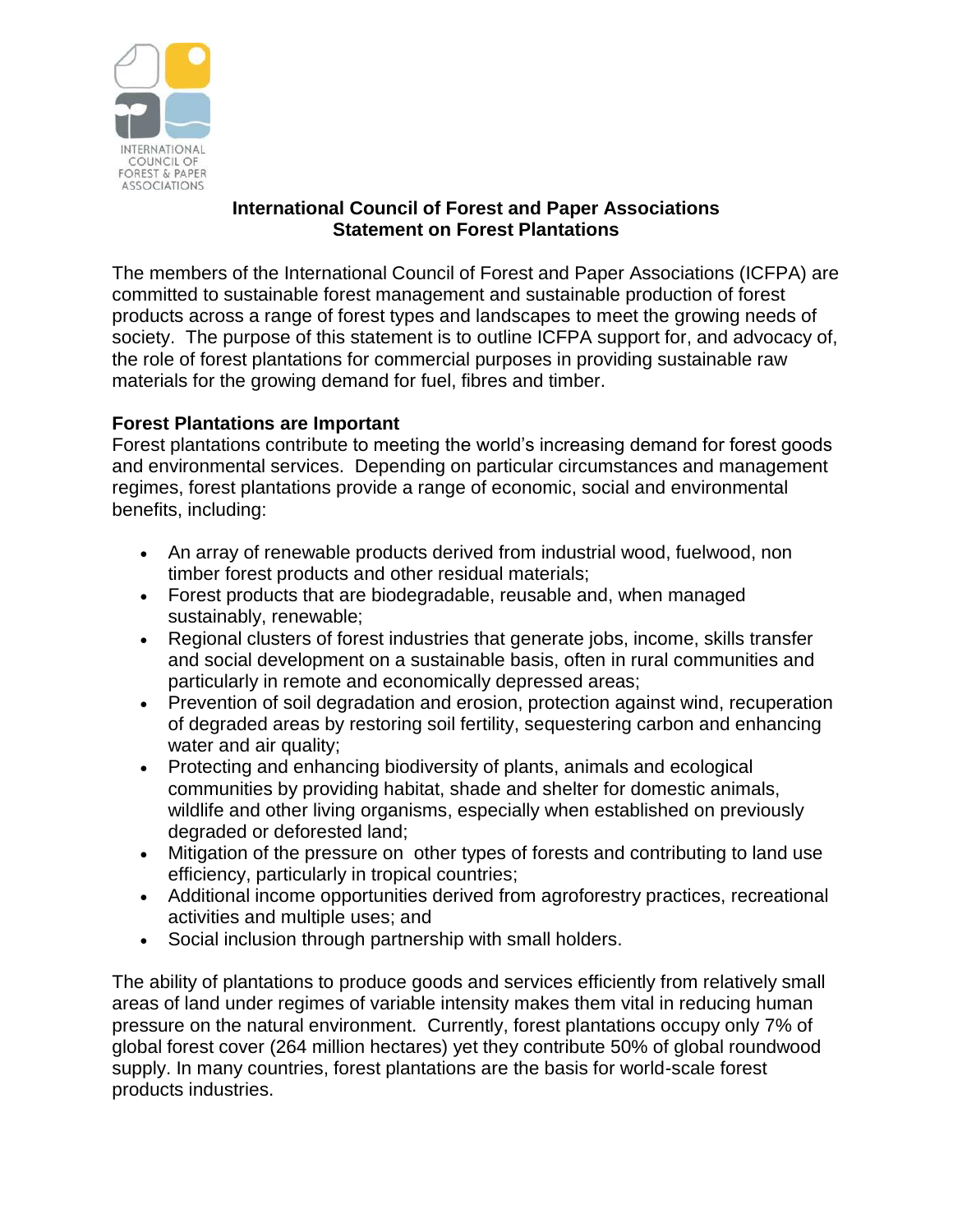### **Forest Plantations are an Efficient Land Use**

The growth and expansion of the human population and people's legitimate expectations of better living conditions have resulted in demands that can only be met by a paradigm shift in consumption patterns and sustainable production systems. Forest plantations constitute an efficient system for producing considerable amounts of high quality, renewable and recyclable natural products in a relatively short periods of time and allow flexible interplay between various land uses.

Well managed plantations – taking into account local circumstances, needs and expectations – contribute to rural development and to a wide range of environmental, economic and social outcomes. Depending on the intensity of management regimes and the application of sound and ambitious management standards (e.g., multi-species plantations, landscape management, the production of indigenous species that suit the needs of local populations, efficient harvesting and transportation systems), forest plantations can play an important role in meeting growing demand for fibre, wood and other forest goods and services, that are in harmony with and complement other forest management regimes and land uses.

### **A Role for the Industry**

Demand for forest based products will likely grow with the rising population and income, particularly in developing countries. Eco-efficiency is critical in responding to this growing demand. Forest industries have invested heavily in developing sustainable forest management practices, taking environmental and social aspects into account, protecting native forests and incorporating valuable environmental assets in plantation areas. Forest plantations incorporate the results of research and development activities carried out over the years by corporations, research institutions and universities. Through appropriate management practices – individually or in association with other institutions and organizations – forest-based industries are effectively transferring valuable skills and know-how to communities, landowners and growers who can then benefit from improved knowledge and understanding. At the same time, plantations must be commercially viable for their environmental and socio-economic benefits to be realized.

Plantations play a critical role in supporting sustainable forest management and international processes, including the United Nations Forum on Forests. Sustainably managed plantations, like sustainably managed natural forests, have to compete with illegally harvested, environmentally damaging, and unsustainably produced wood. In addition, wood now competes with non-renewable and less energy efficient materials such as metal, plastic and concrete, which all have much higher environmental foot prints than wood, a material engineered and synthesized by nature that is biodegradable and renewable.

#### **Future Perspectives for Forest Plantations**

 Plantations have an important role in reducing the pressure on natural intact forests in tropical countries. Models predict that around 250 million additional